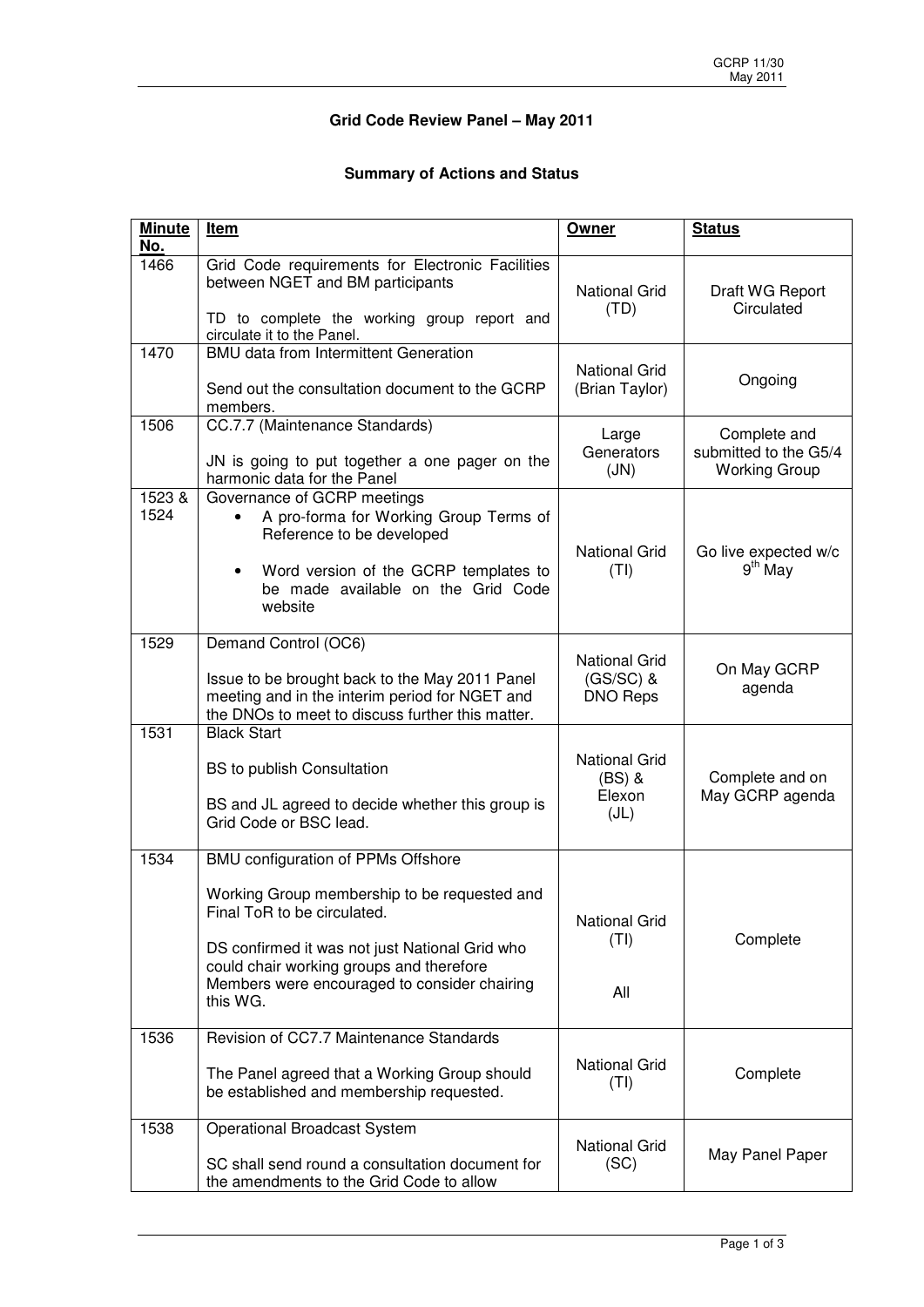| <b>Minute</b><br>No. | <u>Item</u>                                                                                                                                                                                                                      | Owner                        | <b>Status</b>                 |
|----------------------|----------------------------------------------------------------------------------------------------------------------------------------------------------------------------------------------------------------------------------|------------------------------|-------------------------------|
|                      | alternative communication methods.                                                                                                                                                                                               |                              |                               |
| 1540 &               | <b>Electricity Balancing System Group</b>                                                                                                                                                                                        |                              |                               |
| 1541                 | Following circulation of the revised terms of<br>reference to the GCRP, a Working Group for the<br>EBSG will be established in the near future.                                                                                  | <b>National Grid</b><br>(TI) | Complete                      |
|                      | SC to confirm, at the May 2011 meeting, why<br>separate systems were being proposed for EBS<br>and the OBS.                                                                                                                      | <b>National Grid</b><br>(SC) | Verbal update to be<br>given  |
| 1549                 | <b>Harmonics</b>                                                                                                                                                                                                                 |                              |                               |
|                      | GS intends for the Working Group to progress the<br>specified issues and report to the May panel<br>meeting.                                                                                                                     | <b>National Grid</b><br>(GS) | Update due                    |
| 1550                 | <b>Grid Code Requirement for Electronic</b><br>Communication Facilities between NGET and BM<br>participants                                                                                                                      | <b>National Grid</b>         |                               |
|                      | Hold a further meeting in march to discuss the<br>findings of the analysis carried out by National<br>Grid and agree legal drafting. The Working<br>Group are aiming to submit the Working Group<br>report to the May 2011 GCRP. | (TD)                         | Complete - May<br>Panel paper |
| 1551                 | <b>Reactive Despatch Restrictions</b>                                                                                                                                                                                            |                              |                               |
|                      | NS and SC agreed to discuss simultaneous<br>NETSO/ DNO Operator instructions to consider<br>appropriate way forward.                                                                                                             | <b>National Grid</b><br>(SC) | Verbal Update to be<br>given  |
| 1552                 | Frequency and Voltage Operating Range (D/10)                                                                                                                                                                                     |                              |                               |
|                      | An outcome from this meeting is expected within<br>the next month and National Grid shall update the<br>final Authority Report and the Working Group<br>accordingly.                                                             | <b>National Grid</b><br>(GS) | Update to be given            |
| 1556                 | Compliance A/10                                                                                                                                                                                                                  |                              |                               |
|                      | The implications for the removal of the LEEMPS<br>element of the proposals are to be discussed and<br>the appropriate way forward determined.                                                                                    | MK & TI                      | Complete                      |
| 1564                 | <b>Special Actions</b>                                                                                                                                                                                                           |                              |                               |
|                      | Circulate the Special Action presentation to the<br>Ops Forum community to ensure they are aware<br>of the process and actions required surrounding<br>Special Actions.                                                          | <b>National Grid</b><br>(SC) | Verbal update                 |
| 1566                 | Simultaneous Tap changing                                                                                                                                                                                                        |                              |                               |
|                      | The paper will be forwarded to generators and to<br>the Ops Forum for future use. JN also suggested                                                                                                                              | <b>National Grid</b><br>(SC) | Complete                      |